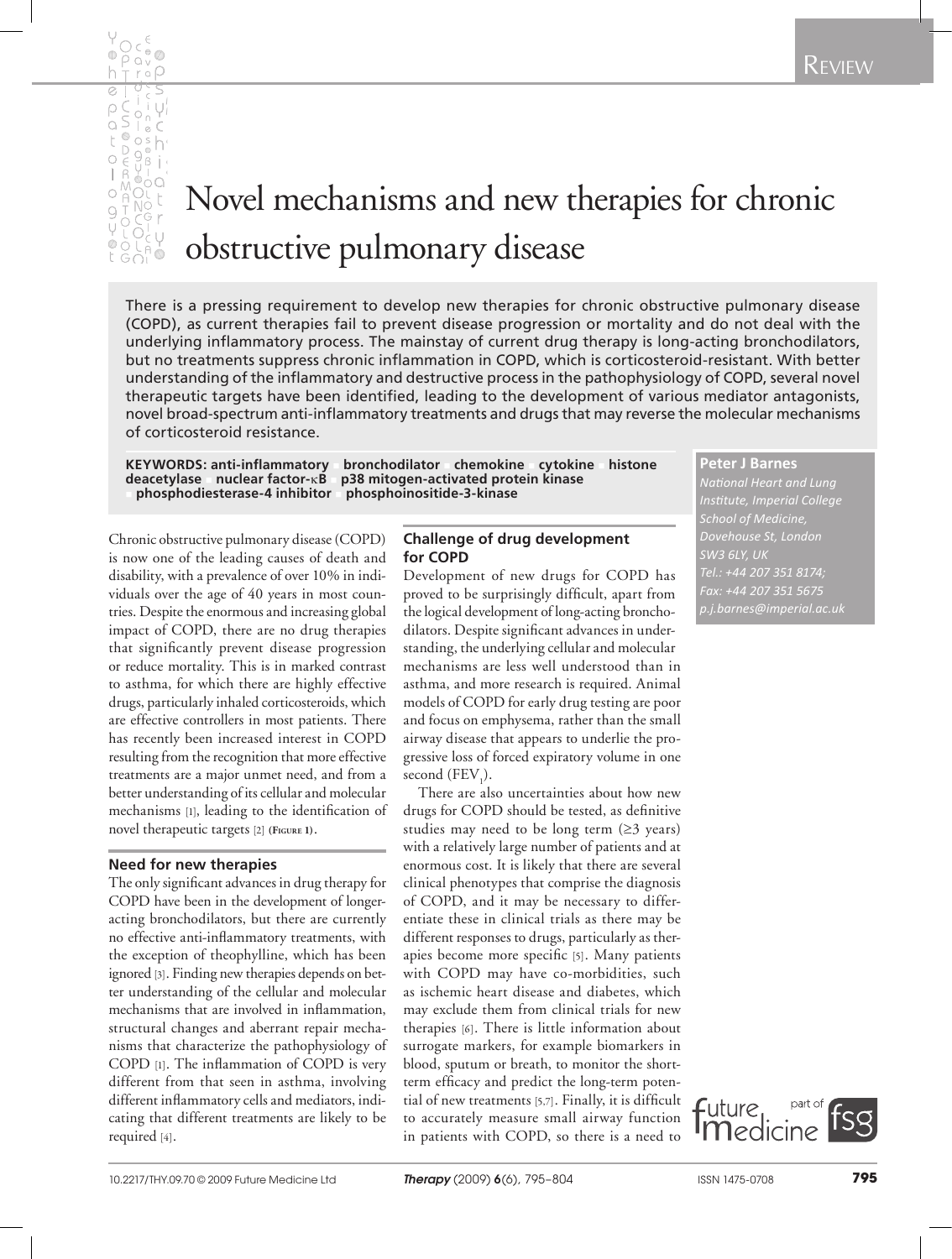

**Figure 1. Cigarette smoke (and other irritants) activate macrophages in the respiratory tract that release multiple chemotactic factors attracting neutrophils, monocytes and T lymphocytes (particularly CD8+ cells).** Several cells also release proteases, such as neutrophil elastase and matrix metalloproteinase-9, which break down connective tissue in the lung parenchyma (emphysema) and also stimulate mucus hypersecretion (chronic bronchitis). CD8+ may also be involved in alveolar wall destruction. TGF-b and CTGF released from inflammatory cells may mediate small airway fibrosis. The inflammatory process may be inhibited at several stages (shown in the boxes).

COB: Chronic obstructive bronchitis; CTGF: Connective tissue growth factor; EGFR: EGF receptor; IKK: Inhibitor of nuclear factor-kB kinase; MAPK: Mitogen-activated protein kinase; NE: Neutrophil elastase; PDE: Phosphodiesterase; PI3K: Phosphoinositide-3-kinase; PPAR: Peroxisome proliferator activated receptor.

> develop better tests of small airway function that are not affected by emphysema or abnormalities of large airway function [8].

#### **New bronchodilators**

Long-acting inhaled bronchodilators (long-acting  $\beta_2$ -agonists and a long-acting muscarinic antagonist) are now the mainstay of current management [9], so there are several approaches to improving existing bronchodilators. Long-acting bronchodilators stabilize the airways, and this may contribute to their clinical effect of reducing exacerbations. However, a reduction in mechanical forces

may theoretically also reduce airway remodeling and inflammation. Several once-daily inhaled  $\beta_2$ -agonists, such as indacaterol and carmoterol, are now in clinical development [10]. Indacaterol is a very effective dilator of small human airways, measured by videomicroscopy in a precision-cut lung slice preparation [11], and has a bronchodilator action of over 24 h in patients with COPD with a fast onset of action and no evidence of tolerance or significant side effects [12].

The once-daily inhaled anticholinergic tiotropium bromide has been an important advance in therapy, and several other long-acting inhaled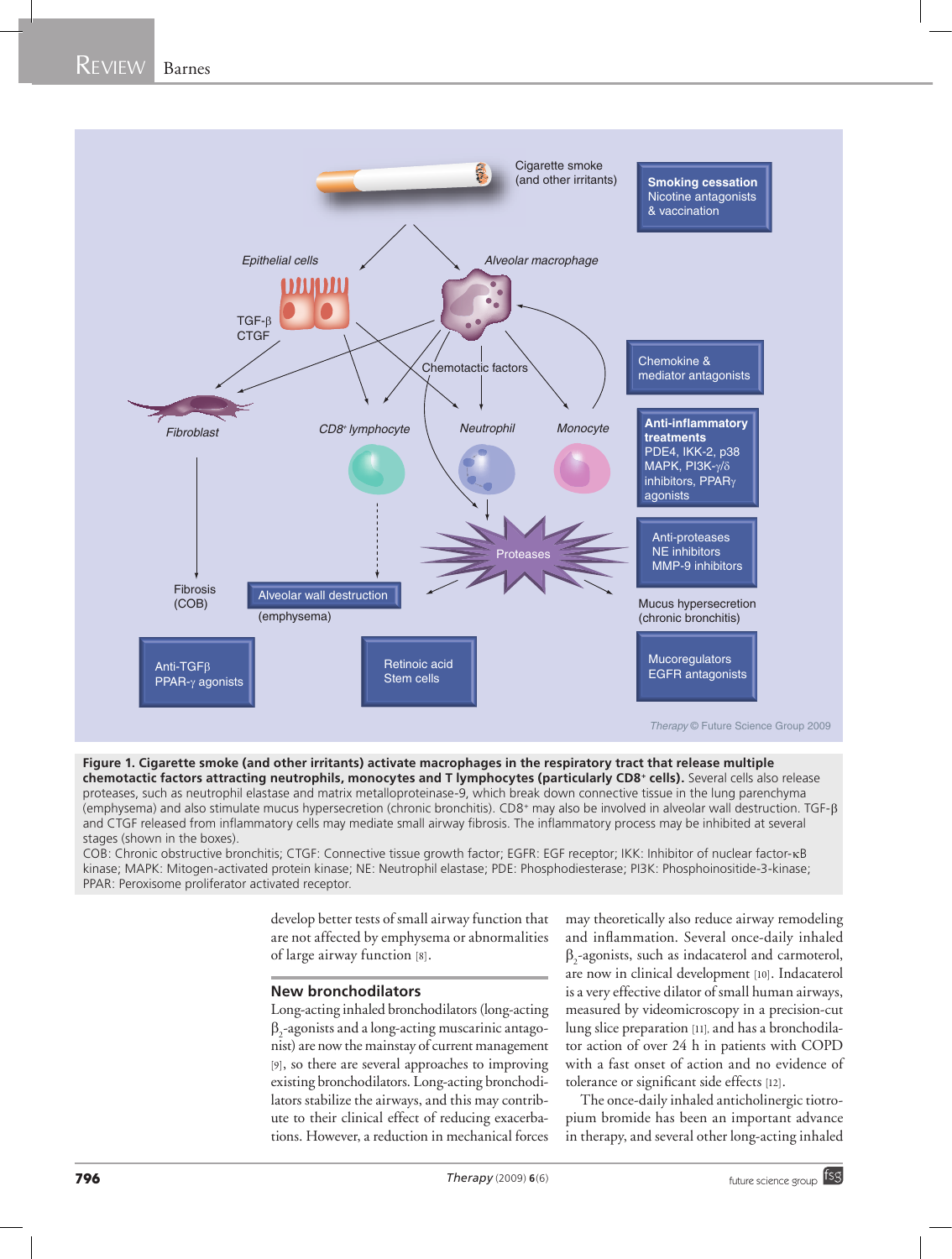muscarinic antagonists (LAMA), such as aclidinium bromide and glycopyrrolate, are now in development [13,14]. Combination inhalers with a long-acting  $\beta_2$ -agonist (LABA) and a LAMA are also in development, as there is an additive effect between these two bronchodilator classes [15]. Single molecules that link a muscarinic antagonist to a  $\beta_2$ -agonist (MABA), such as GSK-961081, are now also in clinical development [16].

It has proven difficult to discover novel classes of bronchodilator drugs. Potassium channel openers, while effective in relaxing human airways *in vitro*, proved not to be effective in asthma, as they were more potent as vasodilators, and this limited the dose that could be administered. There has been interest in developing drugs that inhibit the contractile machinery in airway smooth muscle, including rho kinase inhibitors, inhibitors of myosin light-chain kinase and direct smooth-muscle myosin inhibitors. As these agents also cause vasodilatation, it will be necessary to administer them by inhalation.

# **Inflammation in COPD**

The inflammation in COPD airways is different from that found in asthma and, in sharp contrast to asthma, there are no treatments that are effective in suppressing inflammation in COPD, as corticosteroids are largely ineffective. This means that the mechanisms of inflammation in COPD need to be better understood. In bronchial biopsies, small airways and lung parenchyma from patients with COPD, there is an infiltration of lymphocytes and increased numbers of neutrophils and macrophages. Fibrosis around small airways is thought to be a major mechanism contributing to progressive irreversible airway narrowing [17]. There is evidence of activated innate immunity, with increased numbers and activation of macrophages and neutrophils at all stages of COPD. However, in more severe disease, adaptive immune mechanisms with increased numbers of T lymphocytes and B lymphocytes come into play [4,18]. Both types of immunity are mediated by cytokines, and it is likely that the link between these immune mechanisms is through dendritic cells, which are modified by cytokines [19]. There is also mucus hyperplasia and increased expression of mucin genes [20]. Destruction of alveolar walls (emphysema) occurs in COPD as a result of protease-mediated degradation of connective tissue elements, particularly elastin, and apoptosis of type I pneumocytes and endothelial cells [21]. A striking characteristic of the chronic inflammation in COPD lungs is its failure to resolve on smoking cessation, even after several years, suggesting that some endogenous mechanism, such as autoimmunity or persistent infection, may be driving the inflammatory process [22,23].

#### **Inflammatory mediator antagonists**

Many mediators have been implicated in the pathophysiology of COPD [24,25], but it seems no more likely than in asthma that these will prove to be very effective therapies, as there is considerable redundancy in the effects of these mediators.

# ■ Lipid antagonists

Leukotriene  $B_4$  is increased in sputum and bronchoalveolar lavage fluid of patients with COPD, and is chemotactic for neutrophils and lymphocytes. Several antagonists of the major receptor  $\operatorname{BLT}_1$  have been developed [26], but so far clinical studies in COPD have been negative. 5´-lipoxygenase inhibitors should also be beneficial by blocking the production of endogenous LTB4, but it has been difficult to develop these inhibitors without hepatic toxicity.

# ■ Cytokine inhibitors

TNF- $\alpha$  concentrations are increased in sputum, particularly during exacerbations, and this cytokine amplifies inflammation and may account not only for neutrophilic inflammation in the lungs, but also for some systemic features such as skeletal muscle wasting. Tobacco smoke-exposed animal models of COPD have strongly implicated a central role for TNF- $\alpha$  [27]. Disappointingly, blockade of TNF- $\alpha$  with a blocking antibody (infliximab) has no beneficial clinical effects in patients with COPD using the same doses that are effective in rheumatoid arthritis [28]. Of particular concern is the finding that more COPD patients treated with anti-TNF developed respiratory cancers and severe lung infections, raising questions about the long-term safety of drugs that suppress the TNF- $\alpha$  approach in COPD patients. Several other cytokines are currently targeted for inhibition, including IL-1 $\beta$ , IL-6 and IL-17 [25]. IL-6 is increased in sputum and in the systemic circulation of COPD patients, and may account for the increase in circulating C-reactive protein and be contributory to comorbidities and systemic manifestations of COPD. A potent inhibitor of IL-6 is the receptor–antibody tocilizumab, which is effective in rheumatoid arthritis, but has not yet been tested in COPD patients [29].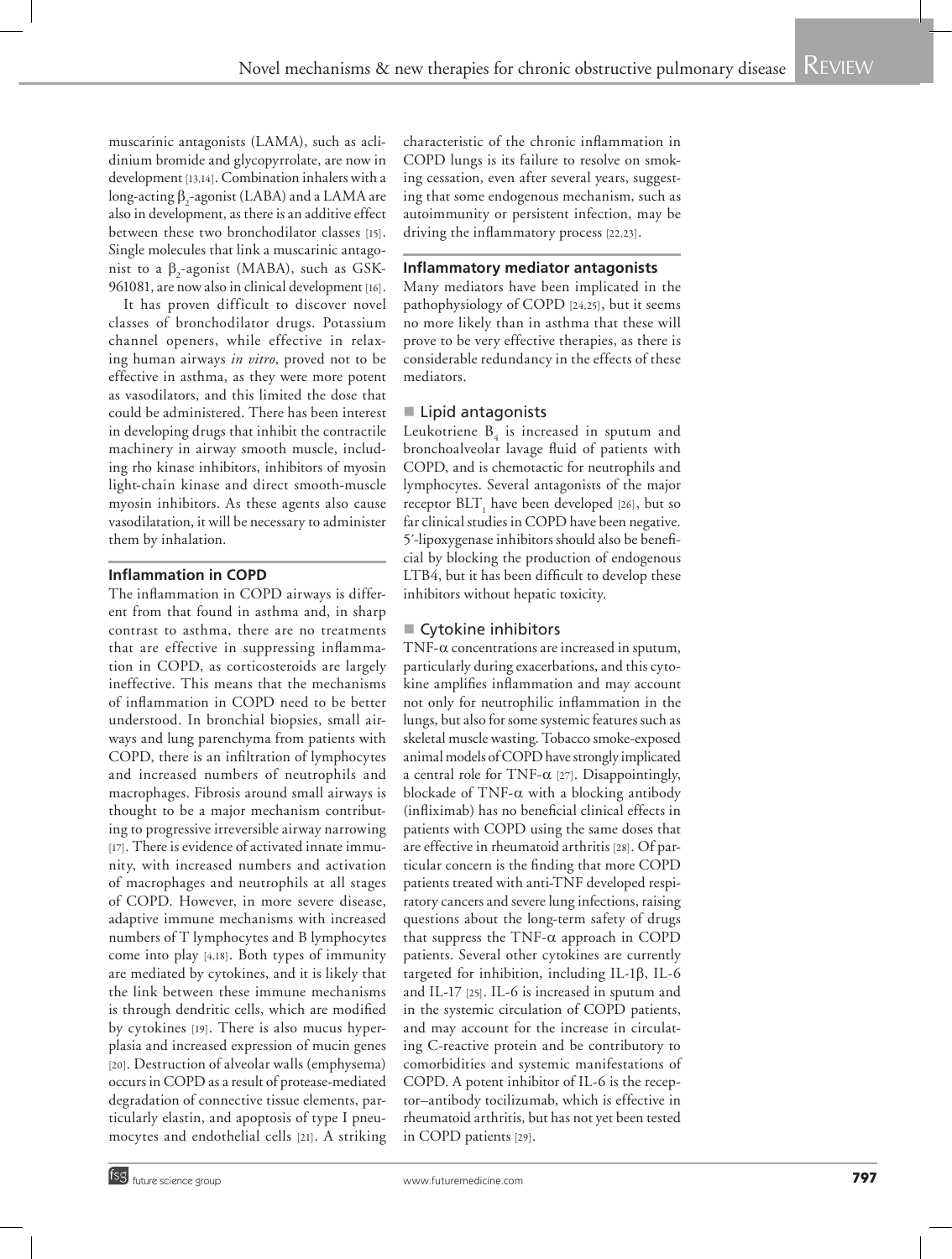#### ■ Chemokine antagonists

Several chemokines are implicated in COPD, and there has been a lot of interest in smallmolecule chemokine receptor antagonists [30]. A blocking antibody to CXCL8 (interleukin-8) had a small effect in reducing dyspnea in COPD patients [31], but other CXC chemokines, such as CXCL1 (GRO- $\alpha$ ) and CXCL5 (ENA-78) are also increased in COPD, and play a similar role to CXCL8. The chemotactic effect of CXCL8, CXCL1 and CXCL5 on neutrophils and monocytes is mediated by a common receptor, CXCR2. In a pilot study, a CXCR1/2 antagonist (ADZ8309) has been shown to inhibit neutrophil inflammation in the lung following inhaled endotoxin challenge in normal volunteers [32]. This is an oral medication and so may have a particular advantage in COPD patients. Another chemokine receptor target is CXCR3. The CXCR3 ligands CXCL9 (Mig), CXCL10 (IP-10) and CXCL11 (I-TAC) are increased in COPD, and there is an increase in CD4+ and CD8+ T cells and B cells expressing CXCR3 [33,34]. CXCR3 antagonists have not yet been tested in COPD patients but are in development. CCL5 (RANTES) is also increased in COPD, and CCR5 antagonists, such as maraviroc, have now been developed for HIV/AIDS, and therefore may be available for testing in COPD.

#### $\blacksquare$  TGF- $\beta$  inhibitors

TGF-b may play a key role in the fibrosis of small airways. This is turning out to be a major mechanism for progressive loss of  $\mathrm{FEV}_1$  and reduced exercise performance in COPD, and may be activated by oxidative stress and cigarette smoke [35]. TGF-β-related genes demonstrate increased expression in small airways of COPD patients [36]. Small-molecule inhibitors of TGF- $\beta$ receptor tyrosine kinase (activin receptor-like kinase 5), such as SD-280, have been developed

and have been shown to inhibit airway fibrosis in a model of asthma [37]. However, there may be long-term concerns about inhibiting TGF-β, which plays an important role in maintaining regulatory T lymphocytes. Many of the effects of TGF- $\beta$  are mediated via connective tissue growth factor so that inhibiting this cytokine or its receptor may be a more attractive approach in the future.

#### **Protease inhibitors**

In COPD, there is an imbalance between proteases that digest elastin (and other structural proteins) and antiproteases that protect against this, suggesting that either inhibiting these proteolytic enzymes or administering endogenous antiproteases may be beneficial and should prevent the progression of emphysema. However, several proteases are implicated in COPD so that blocking a single enzyme may not have a major therapeutic effect. Endogenous antiproteases ( $\alpha_1$ -antitrypsin, secretory leukoprotease inhibitor, elafin, tissue inhibitors of matrix metalloproteinases [MMPs]) may be given either in recombinant form or by viral vector gene delivery. However, these approaches are unlikely to be cost-effective, as large amounts of protein have to be delivered and gene therapy is unlikely to provide sufficient protein. A more promising approach is the development of small-molecule inhibitors of proteases, particularly those that have elastolytic activity. Neutrophil elastase inhibitors have been developed, but have failed in clinical trials. MMPs with elastolytic activity are also a target for drug development, and MMP-9 appears to be the predominant elastolytic enzyme, that is released from macrophages, neutrophils and epithelial cells. Nonselective MMP inhibitors, such as marimastat, have major side effects [38], suggesting that isoenzyme-selective inhibitors or inhaled delivery may be required. A dual

|                                | Table 1. Some new anti-inflammatory treatments in development for chronic |
|--------------------------------|---------------------------------------------------------------------------|
| obstructive pulmonary disease. |                                                                           |

| <b>Drug class</b>                      | <b>Clinical development</b>                                  |
|----------------------------------------|--------------------------------------------------------------|
| LTB, antagonists                       | Development stopped                                          |
| Anti-TNF                               | Development stopped                                          |
| Anti-IL-1 $\beta$                      | Phase II study in progress                                   |
| CXCR2 antagonists                      | In early clinical development                                |
| CXCR3 antagonists                      | In preclinical development                                   |
| Phosphodiesterase-4 inhibitors         | Phase III trials (roflumilast), but side effects limit dose  |
| p38 MAP kinase inhibitors              | Phase I studies but problems with side effects and toxicity  |
| NF-κB (IKK2) inhibitors                | Preclinical, but concerns about side effects                 |
| PI3 kinase- $\gamma/\delta$ inhibitors | Early clinical development                                   |
| $PPAR-\gamma agonists$                 | Already developed for diabetes, clinical studies in progress |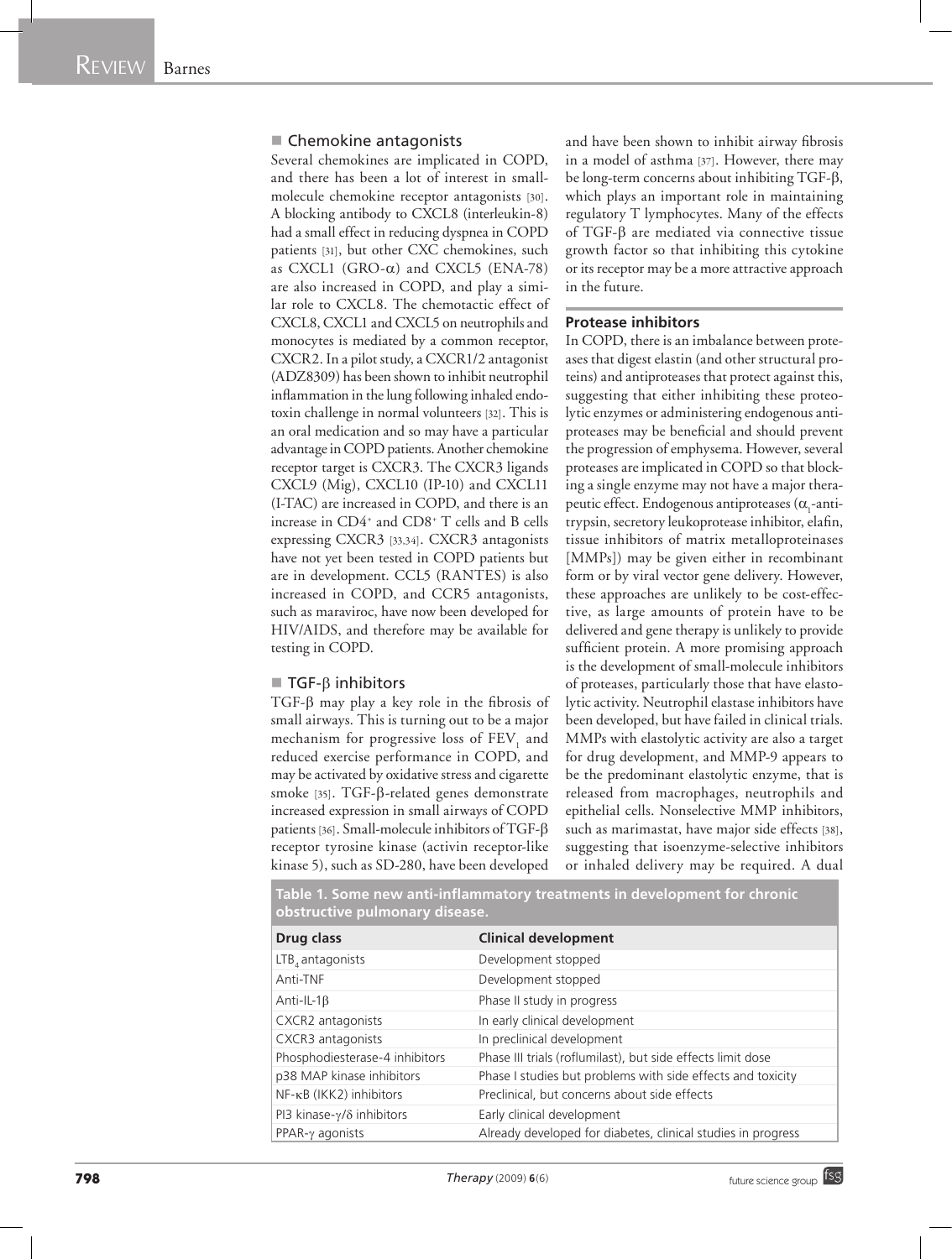MMP9/MMP12 inhibitor (AZ11557272) has been shown to prevent emphysema, small airway thickening and inflammation in guinea pigs exposed to cigarette smoke over 6 months [39].

### **New anti-inflammatory treatments**

As discussed above, there is now a better understanding of the inflammatory process in COPD. Inflammation in COPD lungs is essentially corticosteroid-resistant, so that alternative anti-inflammatory approaches are required **(Table 1)**. There are several broad-spectrum antiinflammatory treatments in development for COPD, but there are concerns over the safety of these approaches, since these drugs hit targets that are widely distributed. This suggests that inhaled delivery may be necessary to increase the therapeutic ratio.

#### **Phosphodiesterase-4 inhibitors**

Phosphodiesterase-4 (PDE4) is the predominant phosphodiesterase expressed in neutrophils, T cells and macrophages, suggesting that PDE4 inhibitors should be effective in controlling inflammation in COPD [40]. A selective PDE4 inhibitor, roflumilast, inhibits lung inflammation and emphysema in a smoking model of COPD in mice [41]. In COPD patients, oral roflumilast given over 4 weeks significantly reduces the numbers of neutrophils (by 36%) and CXCL8 concentrations in sputum [42]. In clinical trials, roflumilast given over 12 months improves lung function in COPD patients to a small extent and reduces exacerbations, but does not improve health status or symptoms [43]. These results are likely to reflect the fact that side effects, particularly nausea, diarrhea and headaches, limit the dose that can be tolerated. This could be overcome by inhaled delivery, but to date two or more inhaled PDE4 inhibitors have been found to be ineffective, although well tolerated. Another approach is to develop isoenzyme-selective inhibitors. PDE4D inhibition appears to account for nausea and vomiting, whereas PDE4B inhibition may account for the anti-inflammatory effects, so that PDE4B selective inhibitors may be better tolerated. PDE7A is expressed in the same inflammatory cells as PDE4, so inhibition of PDE7 may be beneficial. A selective PDE7 inhibitor has only a small antiinflammatory effect alone, but potentiates the anti-inflammatory effects of a PDE4 inhibitor, suggesting that a combined PDE4/7 inhibitor may be more useful [44,45]. PDE3 inhibitors may produce bronchodilatation so that dual PDE3/4 inhibitors may combine bronchodilatation with anti-inflammatory activity [46]. However, there are concerns about the potential cardiovascular toxicity of PDE3 inhibitors, so these drugs may also have to be given by inhalation.

### $\blacksquare$  NF- $\kappa$ B inhibitors

NF-kB regulates the expression of CXCL8 and other chemokines, TNF- $\alpha$  and other inflammatory cytokines, as well as MMP9. NF-kB is activated in macrophages and epithelial cells of COPD patients, particularly during exacerbations. Inhibitors of inhibitor of NF-kB kinase (IKK)2 are effective in some animal models of COPD (lipopolysaccharide exposure), but not in others (neutrophil elastase instillation), indicating that the effects may be complex [47]. Although several IKK2 inhibitors are now in development, so far none have been tested in COPD patients. A major concern about the long-term inhibition of NF-kB is that effective inhibitors may result in immune suppression and impair host defenses, since mice that lack NF-kB genes succumb to septicemia.

# ■ p38 MAP kinase inhibitors

Mitogen-activated protein kinases (MAPK) play a key role in chronic inflammation, and several complex enzyme cascades have now been defined. One of these, the p38 MAPK pathway, is activated by cellular stress and regulates the expression of inflammatory cytokines including CXCL8, TNF- $\alpha$  and MMPs. p38 MAPK (measured by phosphorylated p38 MAPK) is activated in alveolar macrophages of COPD lungs [48]. Several small-molecule inhibitors of p38 MAPK have now been developed. A potent inhibitor of p38- $\alpha$  isoform, SD-282, is effective at inhibiting  $TNF-\alpha$  release from human lung macrophages *in vitro* [49] and in suppressing inflammation in a murine smoking model of COPD, in which corticosteroids are ineffective [50]. Several p38 MAPK inhibitors have entered clinical trials, but there have been major problems with side effects and toxicity, indicating that it is probably necessary to deliver these drugs by inhalation to reduce systemic exposure.

Other MAPK pathways, particularly extracellular signal-regulated kinase (ERK1/2) may also play an important role in regulating the expression of proinflammatory cytokines in alveolar macrophages, in contrast to its lack of effect in blood monocytes [51].

# **Phosphoinositide 3-kinase** inhibitors

Phosphoinositide 3-kinases (PI3Ks) are a family of enzymes that control the generation of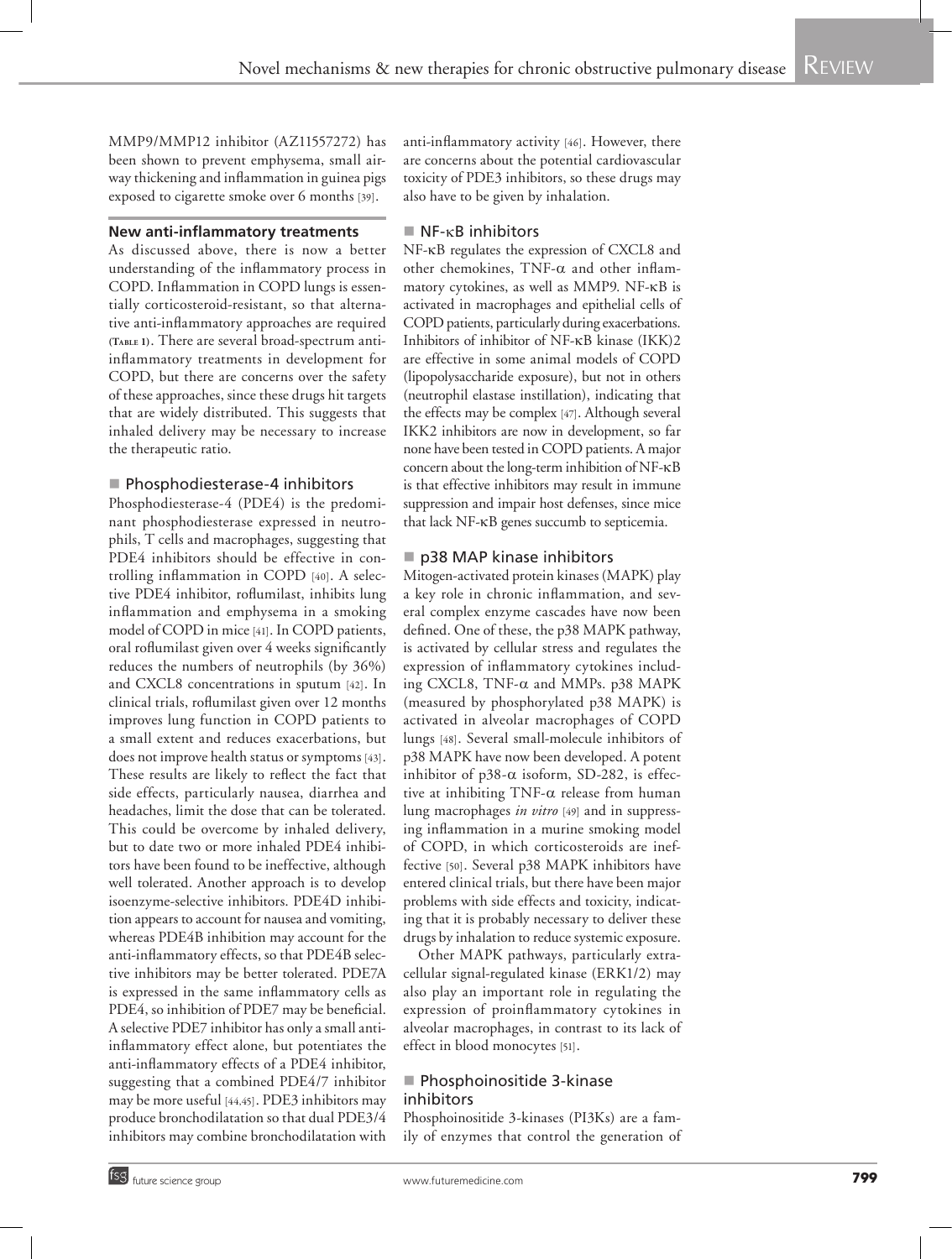lipid second messengers that regulate a number of cellular events, including innate and adaptive immune responses. A particular isoform, PI3K- $\gamma$ , is involved in neutrophil recruitment and activation. Knockout of the PI-3Ky gene results in inhibition of neutrophil migration and activation, as well as impaired T-lymphocyte and macrophage function, so PI3K- $\gamma$  inhibitors may be potential anti-inflammatory therapy for COPD [52]. PI3K- $\delta$  is also involved in the expression of inflammatory genes, and several PI3K- $\delta$ or mixed PI3K- $\gamma/\delta$  inhibitors are now in development [53]. Pan-isoform inhibitors of PI3K are likely to be associated with side effects, as these enzymes appear to serve a number of key cell functions, but the - $\gamma$  and - $\delta$  isoforms have a distribution more restricted to leukocytes, and may therefore be better tolerated, especially if delivered by inhalation. PI3K- $\delta$  inhibitors also have the potential to reverse corticosteroid resistance in COPD patients [54].

#### **PPAR activators**

Peroxisome proliferator-activated receptors (PPARs) are ligand-activated nuclear hormone receptors belonging to the steroid receptor superfamily, and the three recognized subtypes, PPAR- $\alpha$ , - $\gamma$  and - $\delta$ , are widely expressed. There is evidence that activation of PPAR- $\alpha$ and PPAR- $\delta$  may have anti-inflammatory and immunomodulatory effects. For example, PPAR- $\gamma$  agonists, such as troglitazone and rosiglitazone, inhibit the release of inflammatory cytokines from monocytes and induce apoptosis of T lymphocytes, suggesting that they may have anti-inflammatory effects in COPD [55]. PPAR- $\gamma$  agonists also inhibit lung fibrosis, and therefore have the potential to prevent progression of small-airway fibrosis in COPD [56]. There is a reduction in PPAR- $\alpha$  expression in skeletal muscle of COPD patients that correlates with muscular weakness, indicating that PPAR- $\alpha$  agonists, such as clofibrate, may be useful in treating muscle weakness in severe disease [57].

# **Reversing corticosteroid resistance: a novel therapeutic strategy**

Even high doses of corticosteroids have minimal effects on the progression of COPD and no effects on mortality [58]. Even their effect in preventing exacerbations has been questioned on the basis of flawed study design [59,60]. This may reflect the resistance of COPD inflammation to the anti-inflammatory effects of corticosteroids. There is increasing evidence that this

may be due to a reduction in histone deacetylase 2 (HDAC2) as a result of oxidative and nitrative stress [61]. This results in increased acetylation of the glucocorticoid receptor, which prevents it inhibiting NF-kB-driven inflammation [62]. A novel therapeutic strategy is therefore reversal of this corticosteroid resistance by restoring the activity and expression of HDAC2, and this may be achieved in several ways.

#### $\blacksquare$  Theophylline-like drugs

Low doses of oral theophylline increase HDAC2 expression in alveolar macrophages from COPD patients, and thereby restore steroid responsiveness [3,63]. This has also been demonstrated in mice exposed to cigarette smoke, which develop a steroid-resistant inflammation in the lungs with increased neutrophils and macrophages. This inflammation is not reversed by high doses of corticosteroids or by theophylline alone, but is reversed by low-dose oral or inhaled theophylline combined with a corticosteroid via an increase in HDAC2 activity [64]. Understanding the molecular mechanisms of action of theophylline, which appear to be independent of PDE inhibition, may lead to novel therapeutic approaches to restoration of corticosteroid responsiveness that avoid the side effects and drug interaction problems of theophylline itself. Theophylline appears to reverse steroid resistance by inhibiting PI3K- $\delta$  so that PI3K- $\delta$  inhibitors may also be effective [54].

#### Antioxidants

Oxidative stress is increased in patients with COPD, particularly during exacerbations, and reactive oxygen species contribute to its pathophysiology. Oxidative stress reduces steroid responsiveness via a reduction in HDAC2 activity and expression. This suggests that antioxidants may reverse corticosteroid resistance and also reduce inflammation. Unfortunately, currently available antioxidants based on glutathione are relatively weak and are inactivated by oxidative stress, so new more potent and stable antioxidants are required, such as superoxide dismutase mimics and NADPH oxidase inhibitors [65]. The transcription factor nuclear factor erythroid 2-related factor-2 (Nrf2) plays a key role in the regulation of endogenous antioxidant genes and is defective in COPD patients. Several Nrf2 activators, such as sulforaphane (which occurs naturally in broccoli) and the synthetic triterpenoid 1-[2-cyano-3-,12-dioxooleana-1,9 dien-28-oyl]imidazole-methyl ester, have now been identified [66].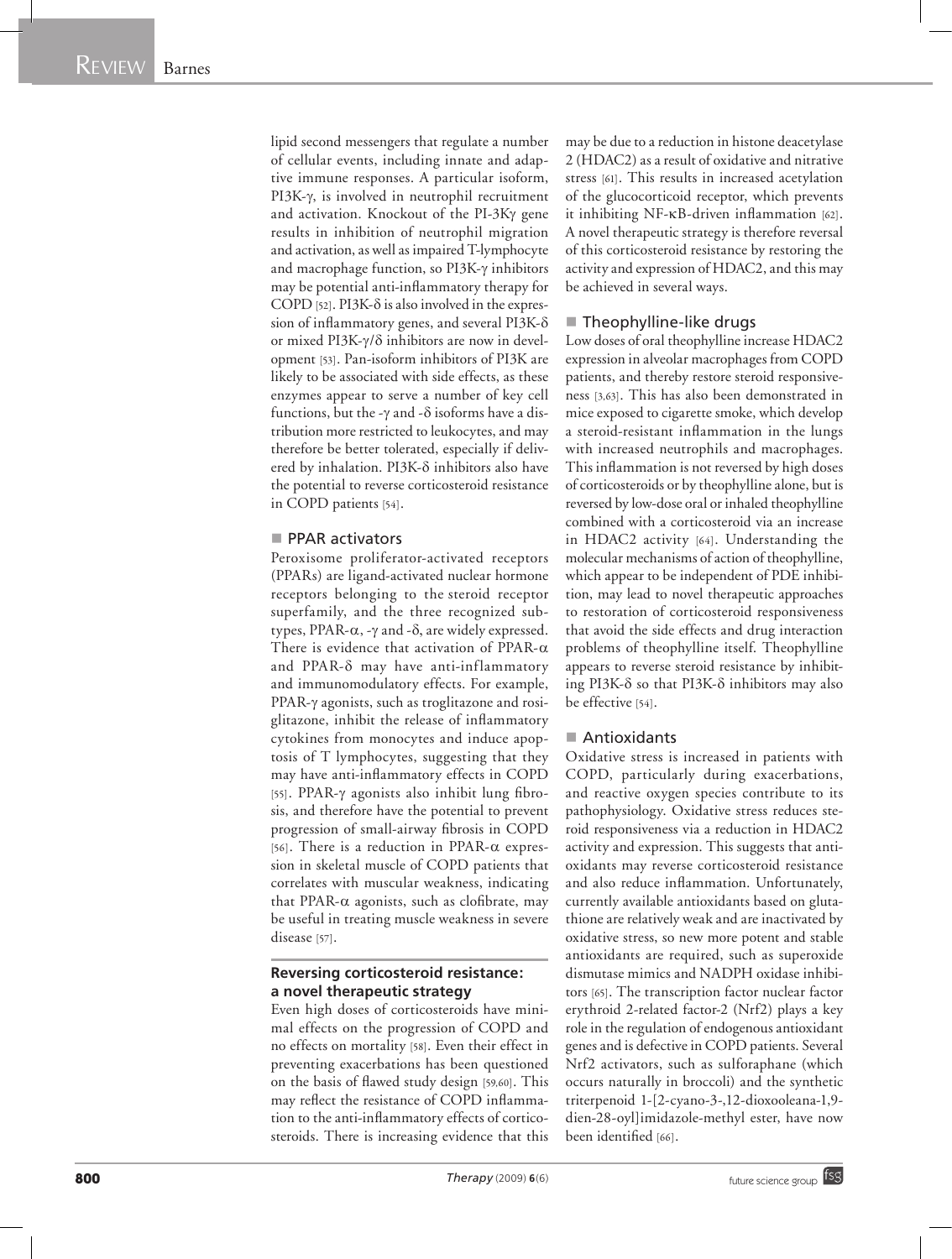# ■ Macrolides

It has long been recognized that macrolides have anti-inflammatory effects that may be independent of their antibiotic effects. Macrolides appear to inhibit inflammation by inhibiting NF-kB and other transcription factors. A nonantibiotic macrolide (EM-703) reverses corticosteroid resistance due to oxidative stress by increasing HDAC2 activity [67]. Several nonantibiotic macrolides are now in development as anti-inflammatory therapies.

# **Lung regeneration**

Since a major mechanism of airway obstruction in COPD is due to loss of elastic recoil owing to proteolytic destruction of lung parenchyma, it seems unlikely that this could be reversible by drug therapy, although it might be possible to reduce the rate of progression by preventing the inflammatory and enzymatic disease process. Furthermore, COPD may be regarded as a failure of normal repair mechanisms in the lung.

# Retinoic acid

Retinoic acid increases alveolar septation during lung development, and in adult rats and mice reverses the histological and physiological changes induced by elastase treatment [68]. This has not been seen in several other species, and there are doubts as to whether emphysema is reversible in humans, as alveolar formation ceases at around the age of 6 years. A clinical trial of all-*trans*-retinoic and 13-*cis*-retinoic acid in patients with emphysema failed to demonstrate any improvement in clinical parameters, health status or CT density after 6 months of therapy [69].

#### ■ Stem cells

Another possible approach to repairing damaged lungs in emphysema is the use of stem cells to seed the lung, combined with drugs that stimulate their homing and proliferation in the lung. Human embryonic stem cells have been transformed into alveolar type II pneumocytes, which have the capacity to repair alveolar damage [70]. Adult bone marrow-derived stem cells may also be suitable for populating the lung, particularly if enhanced by retinoic acid or granulocyte-macrophage colony-stimulating factor. However, there are several concerns about the use of stem cells for lung repair, as there may be a problem engrafting these cells in the alveoli, and there is always a risk of cancer or teratoma development [71]. The lung is a

complex organ and it would probably be necessary to grow both endothelial and alveolar cells to repair emphysema.

# **Focusing on exacerbations**

Exacerbations are a much-feared consequence of COPD, accounting for a large proportion of the high costs of this disease [72]. Current therapies, including long-acting bronchodilators, inhaled corticosteroids and PDE4 inhibitors, may reduce exacerbation frequency by approximately 15–25%, so more effective preventers are required. Little attention has been paid to the treatment of COPD exacerbations, which recover very slowly leading to prolonged impairment of quality of life. Drugs that can be administered acutely at the time of exacerbation to speed recovery would therefore be of enormous advantage, and this may include some of the drugs discussed previously for chronic treatment [73]. More effective antiviral drugs would also be of particular value, as upper respiratory tract viruses, such as rhinovirus and respiratory syncytial virus, are increasingly recognized to be the triggers of exacerbations, including bacterial exacerbations [74].

# **Routes of drug delivery**

Inhalation is currently used as the choice route of delivery for bronchodilators in order to avoid the side effects of LABA and LAMA. Inhalers that deliver drugs to the lung periphery are needed in the future, with smaller aerosol particles (ideally  $\sim$ 2–3 µM monomethyl adipate). For new anti-inflammatory therapies, oral administration is the preferred route, as this makes it easier to reach inflammation in peripheral airways and alveoli, as well as treating systemic manifestations of COPD. However, oral administration is associated with systemic side effects and this has, so far, been a problem with novel anti-inflammatory treatments, so that inhaled administration is likely to be necessary. However, designing drugs that are retained in the lung and do not cause systemic effects is currently proving to be a major challenge. For chemokine antagonists, oral administration is required to prevent the movement of inflammatory cells from the circulation into the lung.

#### **Future perspective**

New drugs for the treatment of COPD are greatly required, and there has been an enormous effort now invested by the pharmaceutical industry to find such treatments. While preventing and quitting smoking is the obvious preferred approach,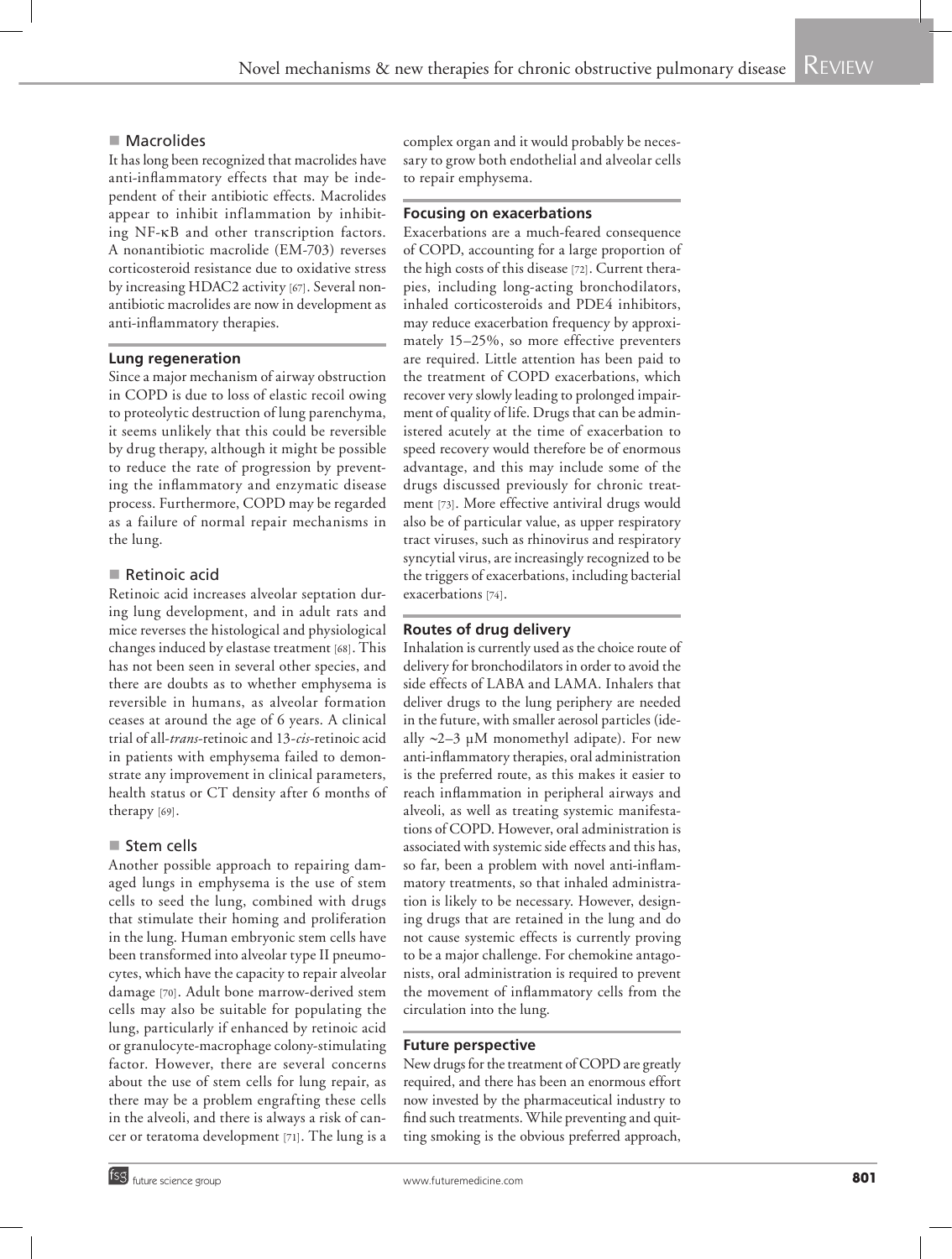this has proved to be very difficult in the majority of smokers. Furthermore, it is now recognized that not all COPD is due to cigarette smoking, particularly in developing countries [75]. It is important to identify the genetic factors that determine why only a minority of heavy smokers develop COPD, and the identification of genes that predispose to the development of COPD may provide novel therapeutic targets in the future. However, it will be difficult to demonstrate the efficacy of novel treatments on the rate of decline in lung function, since this requires large studies over 3 years. Hence, there is a need to develop novel outcome measures and surrogate biomarkers, such as analysis of sputum parameters (cells, mediators and enzymes) or exhaled condensates (lipid mediators and reactive oxygen species) [7]. The use of imaging techniques, such as high-resolution computerized tomography to measure disease progression over shorter periods of time is another promising approach as scanning resolution increases [76]. It may also be important to more accurately define the presence of emphysema versus small airway obstruction using computerized tomography scans, as some drugs may be more useful for preventing emphysema, whereas others may be more effective against the small airway inflammatoryfibrotic process. More research on the basic cellular and molecular mechanisms of COPD and on more useful animal models is urgently required to aid the logical development of new therapies for this common and important disease, for which no effective preventative drugs currently exist.

Of the drugs currently in development, PDE4 inhibitors, p38 MAPK inhibitors and IKK-2 inhibitors appear to be promising, but there are concerns about side effects and so inhaled administration is likely to be needed. There are also concerns about their long-term safety in increasing lung infection and cancer through inhibition of TNF-a. CXCR2 antagonists demonstrate promise as an antineutrophilic and antimacrophage therapy, and should be well tolerated by oral administration. It is likely that effective antiinflammatory therapies would not only reduce exacerbations, but would also improve symptoms and health status. In the long-term these drugs should slow the decline in lung function and prevent the considerable morbidity imposed by this common disease. Perhaps the most promising approach is reversal of corticosteroid resistance, which is the main barrier to effective anti-inflammatory treatments in COPD. Drugs derived from theophylline may be effective through increasing HDAC2 activity and expression, and should be relatively well tolerated. More potent antioxidants and nonantibiotic macrolides also deserve further study.

#### **Financial & competing interests disclosure**

*The author has served on Scientific Advisory Boards of AstraZeneca, Boehringer-Ingelheim, Chiesi, GlaxoSmith-Kline, Novartis, Pfizer, Teva and UCB and has received research funding from AstraZeneca, Boehringer-Ingelheim, Chiesi, Daiichi-Sankyo, GlaxoSmithKline, Mistubishi-Tanabe, Novartis and Pfizer. The author has no other relevant affiliations or financial involvement with any organization or entity with a financial interest in or financial conflict with the subject matter or materials discussed in the manuscript apart from those disclosed.*

*No writing assistance was utilized in the production of this manuscript.*

# **Executive summary**

#### *Need for new therapies*

- Current treatments for chronic obstructive pulmonary disease (COPD) are poorly effective and do not reduce disease progression or mortality.
- Long-acting bronchodilators are the mainstay of current therapy, but do not affect the underlying disease process.
- Corticosteroids, even in high doses, do not have anti-inflammatory effects because of an active corticosteroid resistance.
- Animal models of COPD are poor and do not reflect many aspects of the disease.
- Clinical studies are difficult as large studies over long periods are required.
- Biomarkers that predict long-term efficacy are urgently required.
- Drugs that affect the systemic manifestations and co-morbidities of COPD are also needed.

#### *What drugs are in development?*

- New bronchodilators with a long-duration of action or combinations of bronchodilators are in development.
- Mediator antagonists and inhibitors have, so far, been disappointing, as they may be too specific in view of the large numbers of mediators.
- Chemokine receptor antagonists, especially CXCR2 CXCR3 antagonists, are more promising.
- Broad-spectrum anti-inflammatory treatments, including PDE4, p38 MAPK and PI3K inhibitors, are likely to be effective, but have a high risk of side effects so inhaled administration may be required.
- Drugs that reverse the molecular mechanisms of corticosteroid-resistance in COPD, such as PI3K-8 inhibitors, Nrf2 activators and nonantibiotic macrolides, may be more promising.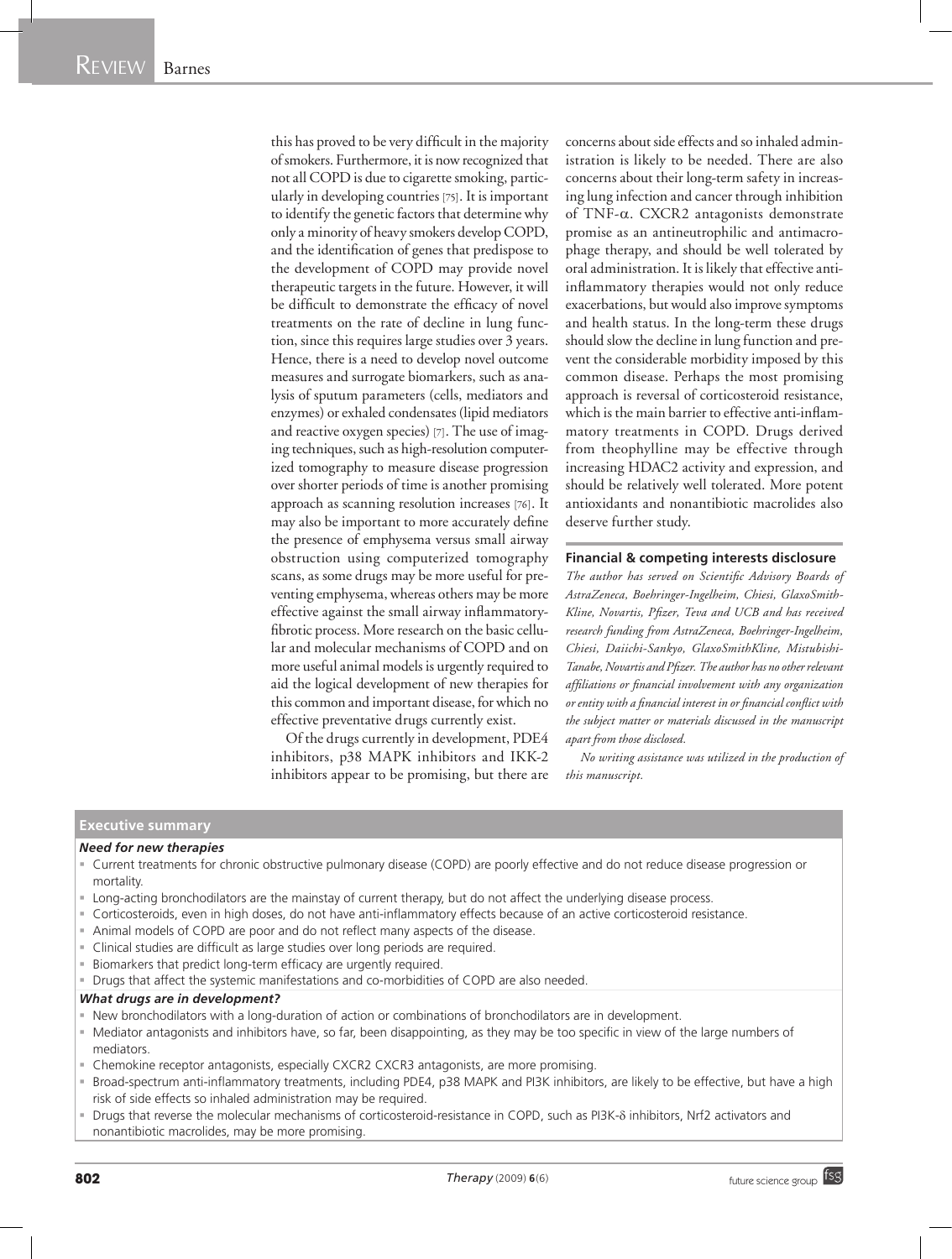#### **Bibliography**

Papers of special note have been highlighted as:  $\overline{\phantom{a}}$  of interest

- <sup>nn</sup> of considerable interest
- 1 Barnes PJ, Shapiro SD, Pauwels RA: Chronic obstructive pulmonary disease: molecular and cellular mechanisms. *Eur. Respir. J.* 22, 672–688 (2003).
- <sup>n</sup> **Discusses current thinking about cellular and molecular mechanisms in chronic obstructive pulmonary disease (COPD) pathogenesis.**
- Barnes PJ: Emerging pharmacotherapies for COPD. *Chest* 134, 1278–1286 (2008).
- Barnes PI: Theophylline for COPD. *Thorax* 61, 742–743 (2006).
- Barnes PJ: Immunology of asthma and chronic obstructive pulmonary disease. *Nat. Immunol. Rev.* 8, 183–192 (2008).
- 5 Cazzola M, Macnee W, Martinez FJ *et al.*: Outcomes for COPD pharmacological trials: from lung function to biomarkers. *Eur. Respir. J.* 31, 416–469 (2008).
- Comprehensive summary of outcome **measures used in assessing the drug therapy of COPD, with their value and limitations and the way forward for assessing new treatments.**
- 6 Barnes PJ, Celli BR: Systemic manifestations and comorbidities of COPD. *Eur. Respir. J.* 33, 1165–1185 (2009).
- Barnes PJ, Chowdhury B, Kharitonov SA et al.: Pulmonary biomarkers in chronic obstructive pulmonary disease. *Am. J. Respir. Crit. Care Med.* 174, 6–14 (2006).
- 8 Sturton G, Persson C, Barnes PJ: Small airways: an important but neglected target in the treatment of obstructive airway diseases. *Trends Phamacol. Sci.* 29, 340–345 (2008).
- 9 Rabe KF, Hurd S, Anzueto A *et al.*: Global strategy for the diagnosis, management, and prevention of COPD – 2006 Update. *Am. J. Respir. Crit. Care Med.* 176, 532–555 (2007).
- <sup>n</sup> **Sets out current management strategies for COPD.**
- 10 Cazzola M, Matera MG: Novel long-acting bronchodilators for COPD and asthma. *Br. J. Pharmacol.* 155, 291–299 (2008).
- 11 Sturton RG, Nicholson AG, Trifilieff A, Barnes PJ: Pharmacological characterisation of indacaterol, a novel once-daily inhaled b2-adrenoceptor agonist, on small airways in human and rat precision-cut lung slices. *J. Pharmacol. Exp. Ther.* 324, 270–275 (2008).
- 12 Rennard S, Bantje T, Centanni S *et al.*: A dose-ranging study of indacaterol in obstructive airways disease, with a tiotropium comparison. *Respir. Med.* 102, 1033–1044  $(2008).$
- 13 Hansel TT, Neighbour H, Erin EM *et al.*: Glycopyrrolate causes prolonged bronchoprotection and bronchodilatation in patients with asthma. *Chest* 128, 1974–1979 (2005).
- 14 Cazzola M: Aclidinium bromide, a novel long-acting muscarinic M3 antagonist for the treatment of COPD. *Curr. Opin. Investig. Drugs* 10, 482–490 (2009).
- 15 van Noord JA, Aumann JL, Janssens E *et al.*: Effects of tiotropium with and without formoterol on airflow obstruction and resting hyperinflation in patients with COPD. *Chest* 129, 509–517 (2006).
- 16 Ray NC, Alcaraz L: Muscarinic antagonist-badrenergic agonist dual pharmacology molecules as bronchodilators: a patent review. *Expert. Opin. Ther. Pat.* 19, 1–12 (2009).
- 17 Hogg JC, Chu F, Utokaparch S *et al.*: The nature of small-airway obstruction in chronic obstructive pulmonary disease. *N. Engl. J. Med.* 350, 2645–2653 (2004).
- 18 Curtis JL, Freeman CM, Hogg JC: The immunopathogenesis of chronic obstructive pulmonary disease: insights from recent research. *Proc. Am. Thorac. Soc.* 4, 512–521 (2007).
- 19 Tsoumakidou M, Demedts IK, Brusselle GG, Jeffery PK: Dendritic cells in chronic obstructive pulmonary disease: new players in an old game. *Am. J. Respir. Crit. Care Med.* 177, 1180–1186 (2008).
- 20 Caramori G, Di Gregorio C, Carlstedt I *et al.*: Mucin expression in peripheral airways of patients with chronic obstructive pulmonary disease. *Histopathology* 45, 477–484 (2004).
- 21 Majo J, Ghezzo H, Cosio MG: Lymphocyte population and apoptosis in the lungs of smokers and their relation to emphysema. *Eur. Respir. J.* 17, 946–953 (2001).
- 22 Taraseviciene-Stewart L, Douglas IS, Nana-Sinkam PS *et al.*: Is alveolar destruction and emphysema in chronic obstructive pulmonary disease an immune disease? *Proc. Am. Thorac. Soc.* 3, 687–690 (2006).
- 23 Cosio MG, Saetta M, Agusti A: Immunologic aspects of chronic obstructive pulmonary disease. *N. Engl. J. Med.* 360, 2445–2454 (2009).
- <sup>n</sup> **Recent review of the immunological mechanisms involved in COPD.**
- 24 Barnes PJ: Mediators of chronic obstructive pulmonary disease. *Pharm. Rev.* 56, 515–548  $(2004)$ .
- 25 Barnes PJ: Cytokine networks in asthma and chronic obstructive pulmonary disease. *J. Clin. Invest.* 118, 3546–3556 (2008).
- 26 Hicks A, Monkarsh SP, Hoffman AF, Goodnow R, Jr: Leukotriene B4 receptor antagonists as therapeutics for inflammatory

disease: preclinical and clinical developments. *Expert. Opin. Investig. Drugs* 16, 1909–1920  $(2007)$ 

- 27 Churg A, Wang RD, Tai H *et al.*: Tumor necrosis factor- $\alpha$  drives 70% of cigarette smoke-induced emphysema in the mouse. *Am. J. Respir. Crit. Care Med.* 170, 492–498 (2004).
- 28 Rennard SI, Fogarty C, Kelsen S *et al.*: The safety and efficacy of infliximab in moderate-to-severe chronic obstructive pulmonary disease. *Am. J. Respir. Crit. Care Med.* 175, 926–934 (2007).
- 29 Paul-Pletzer K: Tocilizumab: blockade of interleukin-6 signaling pathway as a therapeutic strategy for inflammatory disorders. *Drugs Today* 42, 559–576 (2006).
- 30 Donnelly LE, Barnes PJ: Chemokine receptors as therapeutic targets in chronic obstructive pulmonary disease. *Trends Pharmacol. Sci.* 27, 546–553 (2006).
- <sup>n</sup> **Discusses the potential for chemokine antagonists as new treatments for COPD.**
- 31 Mahler DA, Huang S, Tabrizi M, Bell GM: Efficacy and safety of a monoclonal antibody recognizing interleukin-8 in COPD: a pilot study. *Chest* 126, 926–934 (2004).
- 32 O'Connor BJ, Leaker BR, Barnes PJ *et al.*: Inhibition of LPS-induced neutrophilic inflammation in healthy volunteers. *Eur. Resp. J.* 30 (Suppl. 51), 1294 (2007).
- 33 Costa C, Rufino R, Traves SL *et al.*: CXCR3 and CCR5 chemokines in the induced sputum from patients with COPD. *Chest* 133, 26–33 (2008).
- 34 Kelsen SG, Aksoy MO, Georgy M *et al.*: Lymphoid follicle cells in chronic obstructive pulmonary disease overexpress the chemokine receptor CXCR3. *Am. J. Respir. Crit. Care Med.* 179, 799–805 (2009).
- 35 Koli K, Myllarniemi M, Keski-Oja J, Kinnula VL: Transforming growth factor-b activation in the lung: focus on fibrosis and reactive oxygen species. *Antioxid. Redox. Signal.* 10, 333–342 (2008).
- 36 Wang IM, Stepaniants S, Boie Y *et al.*: Gene expression profiling in patients with chronic obstructive pulmonary disease and lung cancer. *Am. J. Respir. Crit. Care Med.* 177, 402–411 (2008).
- 37 Leung SY, Niimi A, Noble A *et al.*: Effect of transforming growth factor- $\beta$  receptor I kinase inhibitor 2,4-disubstituted pteridine (SD-208) in chronic allergic airway inflammation and remodeling. *J. Pharmacol. Exp. Ther.* 319, 586–594 (2006).
- 38 Hu J, Van Den Steen PE, Sang QX, Opdenakker G: Matrix metalloproteinase inhibitors as therapy for inflammatory and vascular diseases. *Nat. Rev. Drug Discov.* 6, 480–498 (2007).